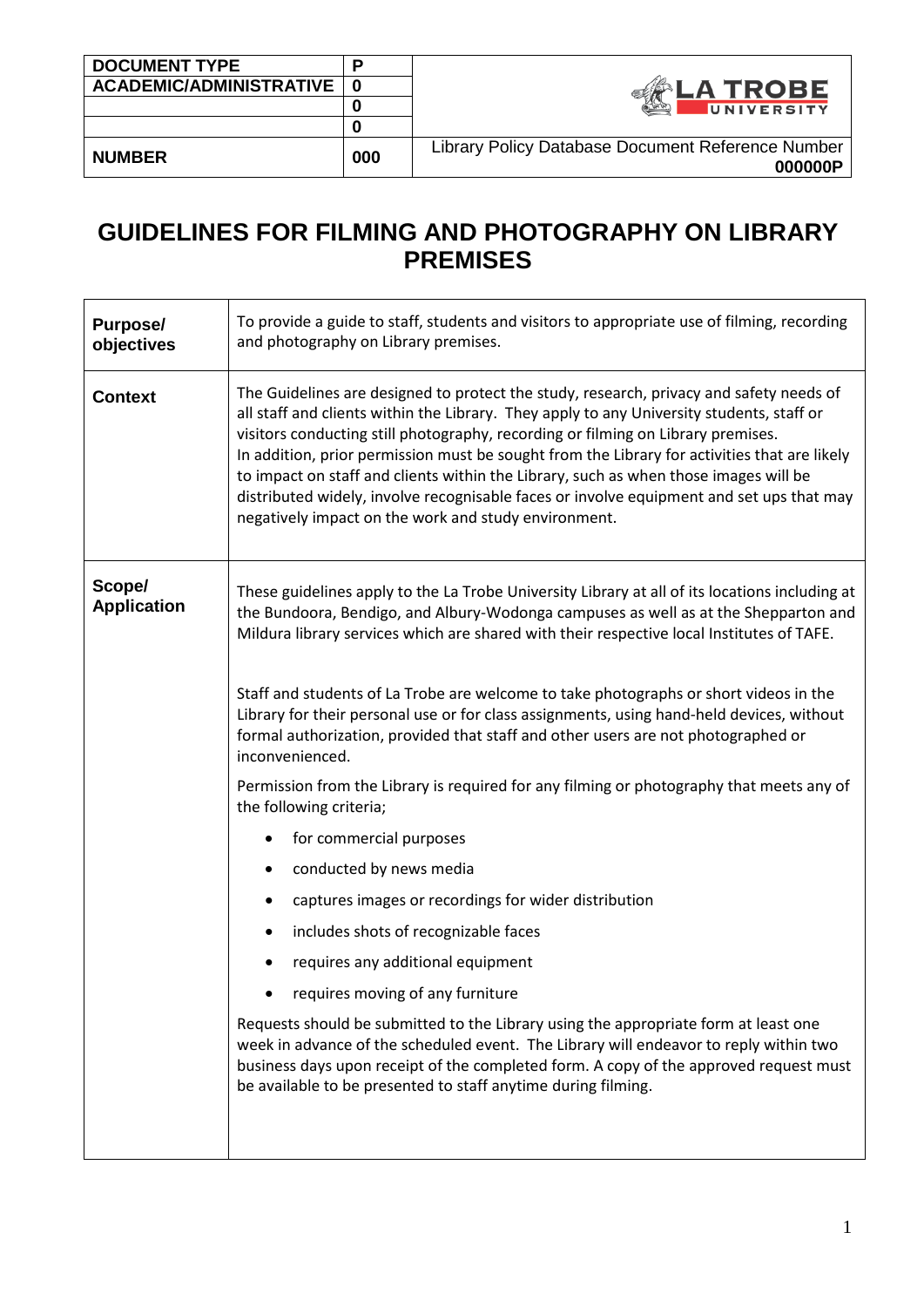| <b>DOCUMENT TYPE</b>        | D   |                                                   |
|-----------------------------|-----|---------------------------------------------------|
| ACADEMIC/ADMINISTRATIVE   0 |     | <b>_A TROBE</b>                                   |
|                             |     | UNIVERSITY                                        |
|                             |     |                                                   |
| <b>NUMBER</b>               | 000 | Library Policy Database Document Reference Number |
|                             |     | 000000P                                           |

| <b>Applications</b>                                                     | <b>General Guidelines</b>                                                                                                                                                                                                                                                                                                                                                                                                                                                                                                                                                                                                                                                                                                                                                                                                                                                                                                                                                                                                                                                                                                                                                                                                                                                                                                                                                                                                                                                                     |  |  |  |  |
|-------------------------------------------------------------------------|-----------------------------------------------------------------------------------------------------------------------------------------------------------------------------------------------------------------------------------------------------------------------------------------------------------------------------------------------------------------------------------------------------------------------------------------------------------------------------------------------------------------------------------------------------------------------------------------------------------------------------------------------------------------------------------------------------------------------------------------------------------------------------------------------------------------------------------------------------------------------------------------------------------------------------------------------------------------------------------------------------------------------------------------------------------------------------------------------------------------------------------------------------------------------------------------------------------------------------------------------------------------------------------------------------------------------------------------------------------------------------------------------------------------------------------------------------------------------------------------------|--|--|--|--|
|                                                                         | All filming must occur during University Libraries' regular operating hours. Use of<br>photographic, recording, or film equipment within the libraries:                                                                                                                                                                                                                                                                                                                                                                                                                                                                                                                                                                                                                                                                                                                                                                                                                                                                                                                                                                                                                                                                                                                                                                                                                                                                                                                                       |  |  |  |  |
|                                                                         | must not interfere with the study, research, privacy, or safety needs of library<br>$\bullet$<br>clients;<br>must not interfere with the ability of library staff to function;<br>$\bullet$<br>must not hinder access to exits, stairways, corridors, doorways, and other library<br>$\bullet$<br>facilities;<br>must not include camera dollies, smoke, and smoke effects,<br>$\bullet$<br>must comply with all La Trobe University policies, rules, or regulations, and<br>$\bullet$<br>may be restricted during examination periods or peak times of the day<br>The filmmaker, photographer, and/or film crew will be responsible for returning library<br>facilities to the original condition found before filming started. Library staff will not be<br>responsible for moving furniture, setting up film shots, or assisting with the film setup or<br>take down.<br>The filmmaker/photographer will be charged for the repair of any damage incurred.<br>The filmmaker/photographer must obtain the prior written consent of any individual<br>who will appear in or be the subject of the photography/recording/filming. Please<br>obtain a signed Personal Model Release form.<br><b>RIGHT TO TERMINATE</b><br>The LTU Library staff reserve the right to terminate any photography, recording, or<br>filming that causes an undue disturbance, violates library or University policies or<br>regulations, or endangers the health and safety of participants, library patrons, and |  |  |  |  |
| Responsibility<br>for monitoring<br>implementation<br>and<br>compliance | Library Leadership Team                                                                                                                                                                                                                                                                                                                                                                                                                                                                                                                                                                                                                                                                                                                                                                                                                                                                                                                                                                                                                                                                                                                                                                                                                                                                                                                                                                                                                                                                       |  |  |  |  |
| <b>Status</b>                                                           | Created 17/06/2016                                                                                                                                                                                                                                                                                                                                                                                                                                                                                                                                                                                                                                                                                                                                                                                                                                                                                                                                                                                                                                                                                                                                                                                                                                                                                                                                                                                                                                                                            |  |  |  |  |
| <b>Approval Body</b>                                                    | Library Leadership Team                                                                                                                                                                                                                                                                                                                                                                                                                                                                                                                                                                                                                                                                                                                                                                                                                                                                                                                                                                                                                                                                                                                                                                                                                                                                                                                                                                                                                                                                       |  |  |  |  |
| <b>Date Effective</b>                                                   | 01/07/2016                                                                                                                                                                                                                                                                                                                                                                                                                                                                                                                                                                                                                                                                                                                                                                                                                                                                                                                                                                                                                                                                                                                                                                                                                                                                                                                                                                                                                                                                                    |  |  |  |  |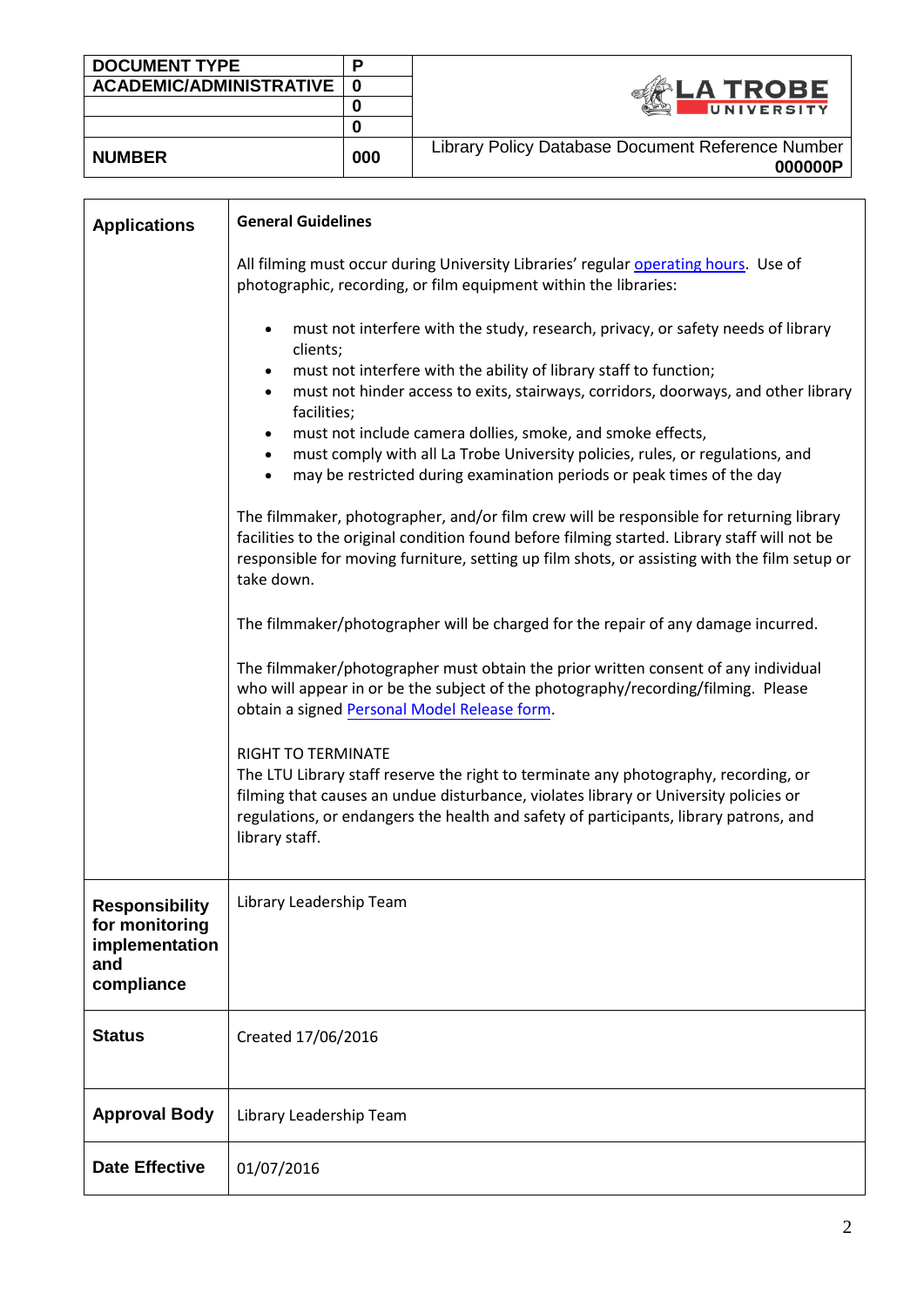| <b>DOCUMENT TYPE</b>        | Ð   |                                                   |
|-----------------------------|-----|---------------------------------------------------|
| ACADEMIC/ADMINISTRATIVE   0 |     | <b>LA TROBE</b>                                   |
|                             |     | UNIVERSITY                                        |
|                             |     |                                                   |
| <b>NUMBER</b>               | 000 | Library Policy Database Document Reference Number |
|                             |     | 000000P                                           |

| <b>Next Review Date</b>          | 01/07/2017                                                                                                  |
|----------------------------------|-------------------------------------------------------------------------------------------------------------|
| <b>Keywords</b>                  | Filming, photography, recording                                                                             |
| <b>Owner/Sponsor</b>             | Deputy Director Strategy and Planning                                                                       |
| <b>Author</b>                    | Manager: Partnerships & Campuses                                                                            |
| <b>Contact person</b><br>or area | For further information or advice regarding these Guidelines contact the Library<br>Administration Officer. |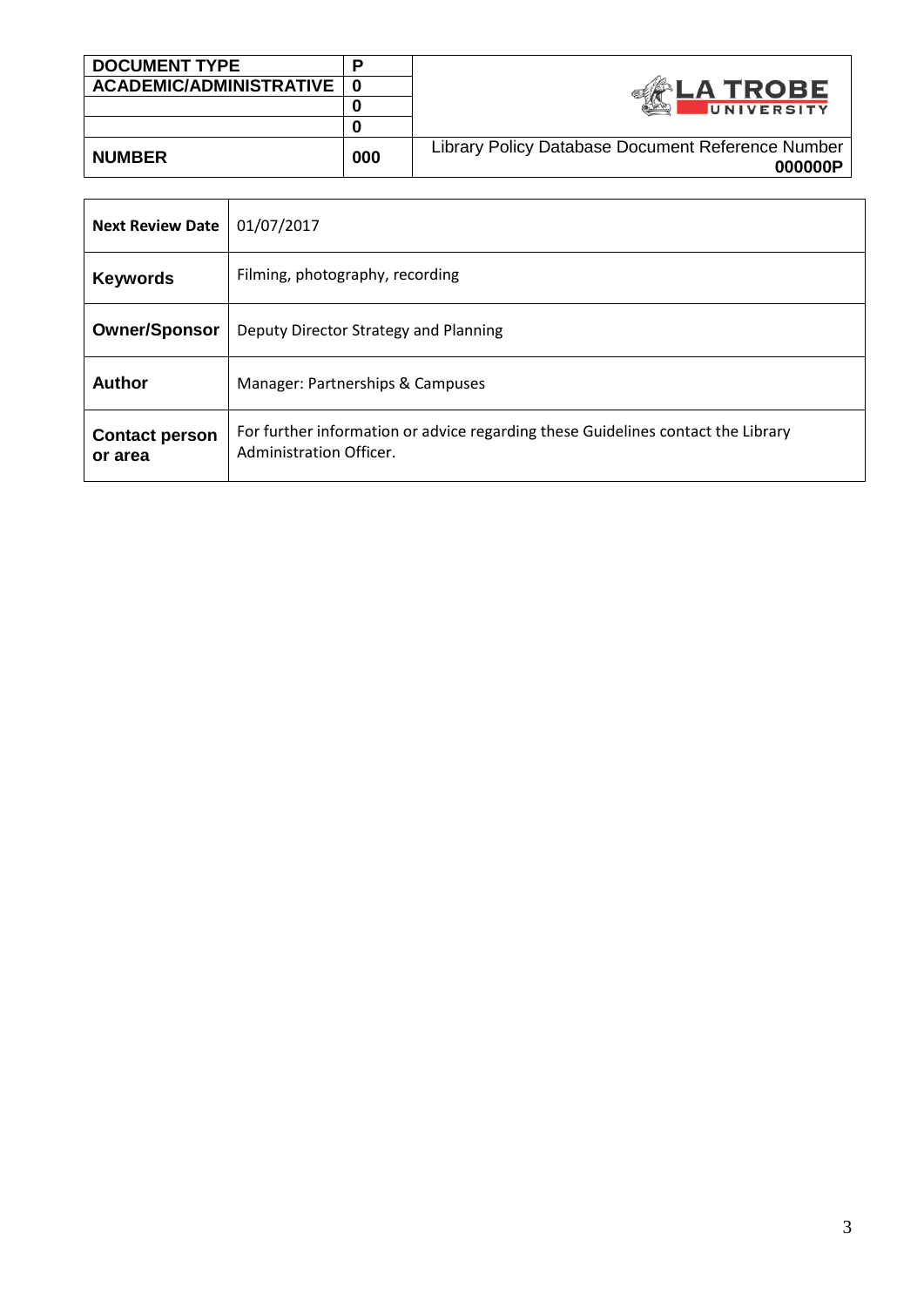

## **Background information for photographer / videographer**

This form should be used in conjunction with photographs or video recordings of a person (whether of a private citizen, La Trobe University staff member or student) that have been taken by the University and which the University wishes to publish, where the subject is recognisable.

The form should be completed prior to the image or video being published.

## **Informed Consent:**

Ideally, the photographer should explain the purpose of the form (confirmation that we are authorised to use the image) with the subject before it is completed and signed.

A rough guide to the subject's capacity to grant consent follows.

- Primary school aged children should not be asked to complete the form (they often don't have a signature at this age). Parents should be asked to complete and sign the form.
- Secondary school children and parents should be asked to complete the form.
- With tertiary students or employed persons (a person 15, 16 or 17 years of age who has left school and gone to work) there is no need to inquire about age - he or she can sign alone. If a person has sufficient powers of intellect to take on a tertiary course or take up employment then by implication they have sufficient powers of intellect to understand this form.